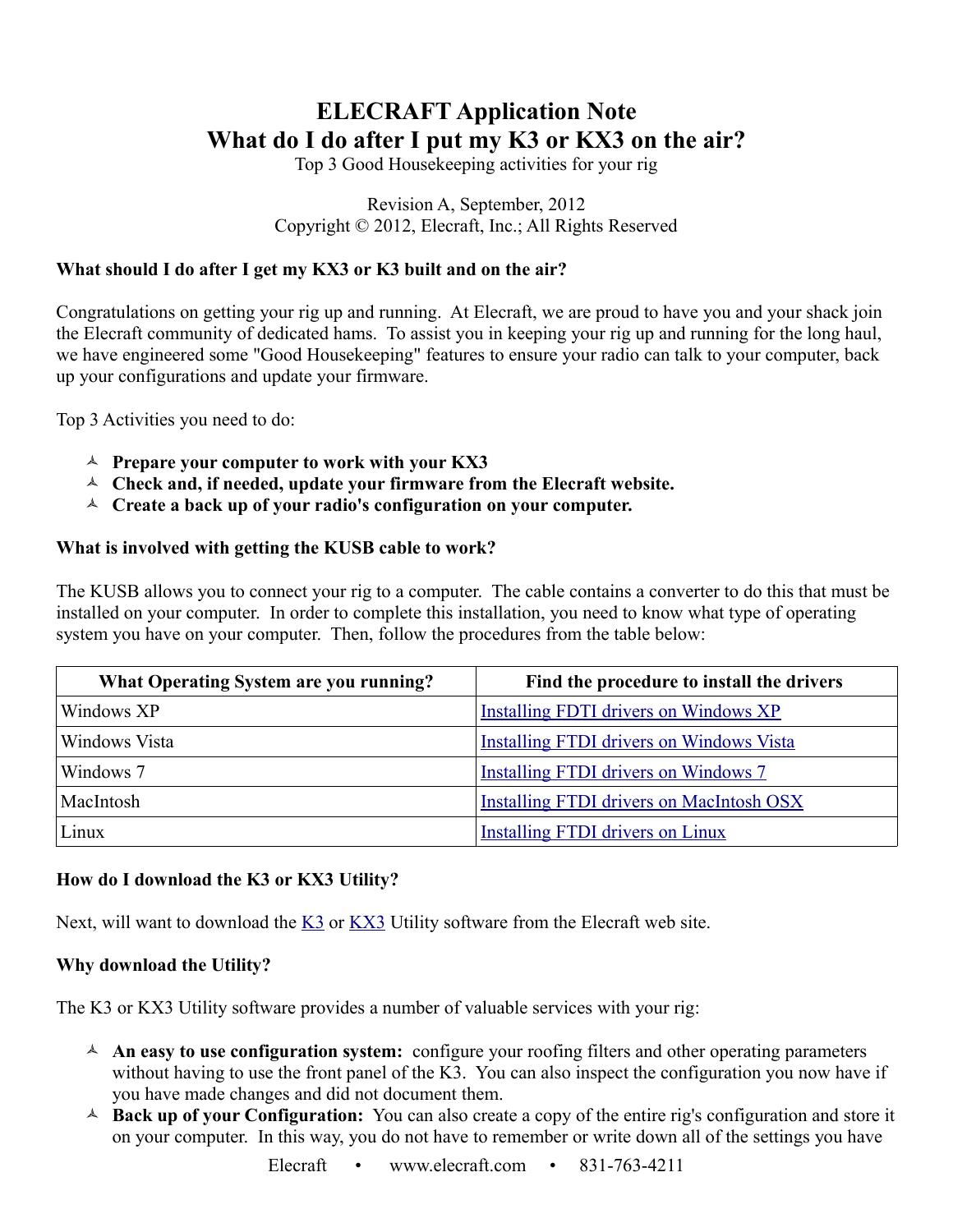made to the rig. Further, you can store different configuration that might be optimized for DXing or Contesting.

- <sup> $\triangle$ </sup> Update the radio's firmware: Elecraft continues to develop new features for existing customers. These are delivered via new firmware which is downloaded in to the rig. The Utility takes the complexity out of this procedure, however. In this way, customers can stay up to date with the latest features as if their rig had just left the factory.
- **Tune up and optimize settings:** From time to time, you may be asked by Elecraft support to run a series of calibration procedures. These are easy with the built-in testing gear in the rigs and the procedures contained in the Utility. These may include receiver calibration (K3 only) and transmitter calibrations (K3 and KX3).

As you can see, then, it is worth your time and effort to prepare your computer to work with your Elecraft rig.

# **How do I check to see if I need to update my firmware?**

You can check on the status of your firmware at any time with the K3 or KX3 Utility. Here are the steps to do so:

- $\triangle$  Load up your Utility: If it has been installed, you will have an Elecraft logo on your PC's desktop.
- $\triangle$  Confirm that the Utility is connected to your computer: You can confirm this by the text found at the top of the Utility window or with a pop-up window confirming that the Utility has connected to the radio and at what speed it has done so.
- $\triangle$  Select the Firmware tab at the top of the Utility window.
- Locate the button labeled, "Copy New Files from Elecraft" and press it.
	- There will be some lines of text showing up in the Activity Log at the bottom of the window.
- When complete, press the "Check Versions Now" button.
- A Now, compare the two columns of numbers labeled, "Installed" and "Available".
	- If these versions are all the same, your radio is up to date with the latest firmware.
- $\triangle$  If these versions show that there is new firmware available, proceed to update your radio by pressing the, "Send All New Firmware to K3" button.
	- This procedure will initiate clicking sounds and some lights to flash on the radio as the firmware parts are loaded.
	- Be prepared to see the radio appear to shut itself off and then back on again. This may happen more than once.
	- **Warning:** Do not attempt to change anything on the K3 or KX3 while this procedure is being conduced.
		- If, for any reason, the firmware load hangs or does not complete, contact [k3support@elecraft.com](mailto:k3support@elecraft.com) or [kx3support@elecraft.com](mailto:kx3support@elecraft.com) for help. There are ways to recover from a failure like this with their help.
	- **Note to KX3 Users:** Perform the firmware updates on your KX3 while connected to a knowngood power supply. Do NOT depend on internal or external batteries to operate the radio while doing a firmware update.

## **How do I perform a back up of my radio's configuration?**

The K3 has a number of configuration menu items that are reset to their default values during the "Parameter Initialization" process (EE INIT) described in the Troubleshooting section of the *Elecraft K3 Owner's Manual*. You may find it convenient to save the original configuration settings before performing this procedure and then